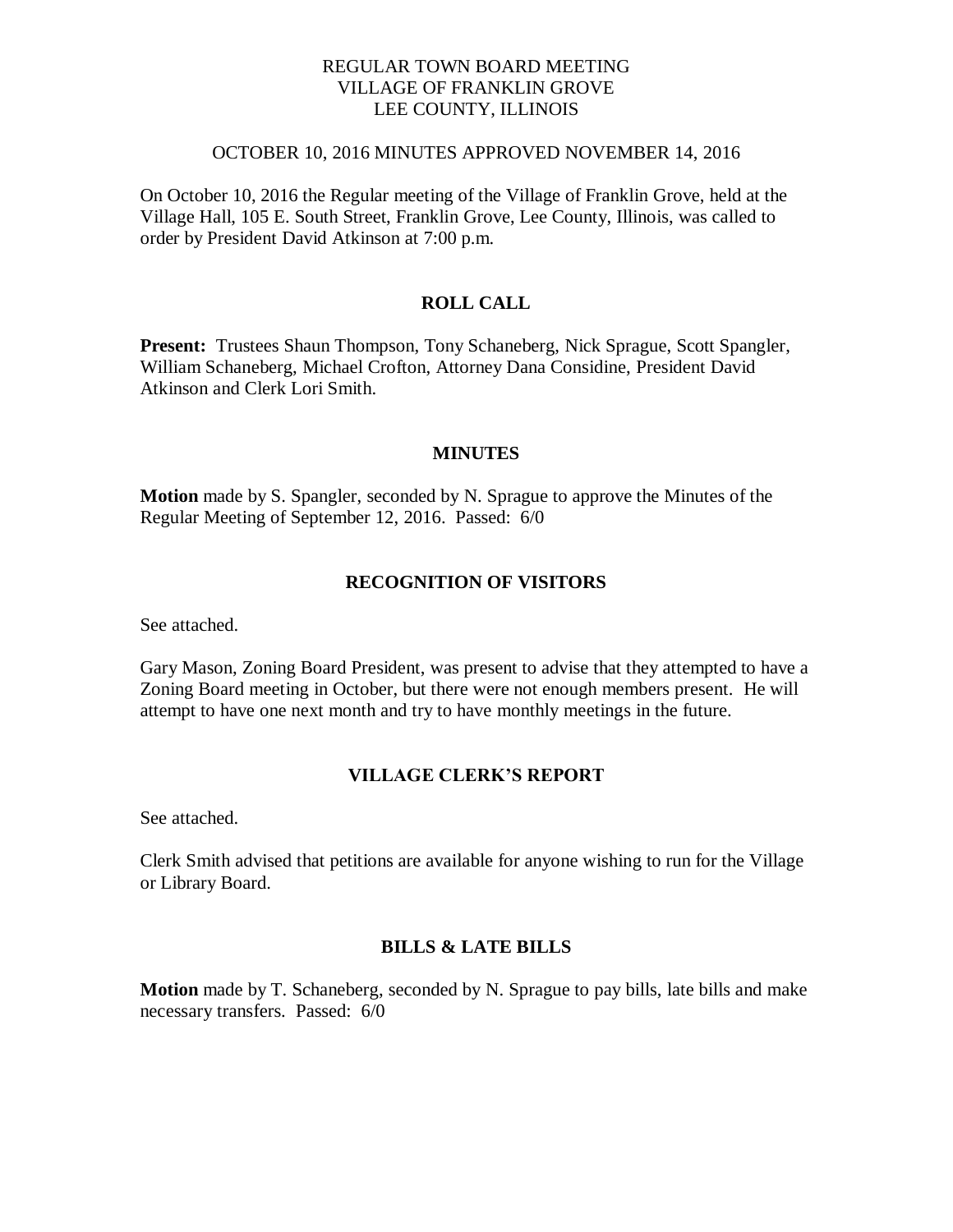## **POLICE REPORT**

See attached.

Interim Police Chief B. J. Harney advised that he will be running another "DEA Drug Take Back Day" Saturday, October 22<sup>nd</sup> from 10 a.m. until 2 pm.

## **LEGAL ISSUES (Attorney Considine)**

Attorney Considine updated the board with regards to Mr. Suski's appeal and advised the brief is to be filed at the end of the month.

Attorney Considine advised that the Ordinance Violation she was working on has been resolved, partial payment has been made and the dog put down.

## **GENERAL ISSUES**

President Atkinson advised that he has received complaints about the brake noise on Route 38. President Atkinson will look at ordinances addressing this issue and contact the State to see what regulations they have about possible signage.

# C**OMMITTEE REPORTS**

# **STREETS & ALLEYS**

(T. Schaneberg Chairman)

Trustee Schaneberg advised that he is still looking for approval for Jeremiah Settles sidewalk. The sidewalk will be 155 feet and with the understanding that the Village will only pay up to the maximum of \$1,000.00 a year per taxable lot.

**Motion** made by T. Schaneberg, seconded by S. Spangler to approve paying up to \$1,000.00 maximum for a sidewalk at 214 N. Walnut for Jeremiah Settles. Passed: 6/0

## **WATER & SEWER**

(W. Schaneberg Chairman)

President Atkinson advised Trustee Schaneberg to contact Willett & Hoffman to verify what pumps are needed at the Sewer Plant.

(President Atkinson had to leave and Trustee Spangler took over conducting the meeting)